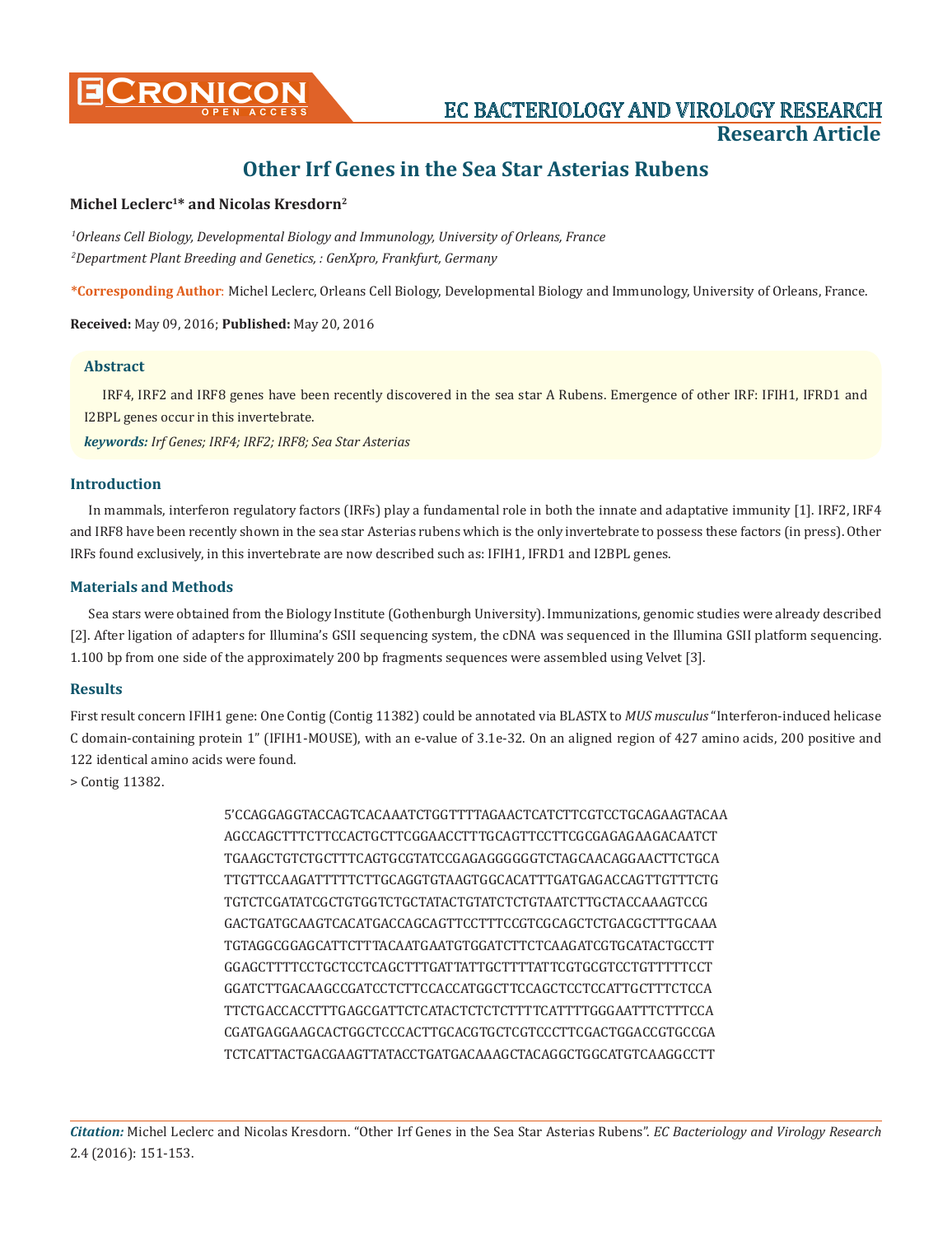CCTGAGCGATATCTGTAGCCACTAAGATGTTACAGCCATCATCTTTTCTGAAACTGTTCA GAACCTCCTTCTGTTGAGCCTCTGTCAGGCAGTCATCTTCTAGGCTGCCCTGCCCAACCA GCCTGAGTGGTTCGATCCTGCATGGTAAGGACTTCAGGAGATTTGAAGACCTCAGAAACT CAACCAGAGCGGTGGCAGCTACTTTCATGGTTGCGAGAATAATTCCTTTAGATTCAGGTT TATCCGAGAAGATCTCATGTAGAACATGAGCAAGTTCCCCAAGCTTGTGGTTGCTATGCT GCCCTTCGTCCTTCTCCAGTTCCTTCATTCGAGGAAGTTGTGAGTTGAAGAGGCGCCGGC AGTGTTCCTCAACTGGTACCTGGTCTGGATGATCGTGAACATATCGACTGACATGAAACT CCTCCAAGTGTCGAACTCCATCCTTGACCCTTAGATCATCGTAGAGAATCATGGCACGAT TGTACTCGTATAAGTACATGTAGACAATGATATCCGTGCGATTGGCCGATCTCTG 3'

Second result concern IFRD1 gene: One Contig (Contig 4733) could be annotated via BLASTX to *Mus musculus* "Interferon-related developmental regulator 1" (IFRD1-MOUSE), with an e-value of 2.6e-27. On an aligned region of 124 amino acids, 91 positive and 69 identical amino acids were found.

> 5'CTAGAATCTCTGGCCCAAACTTGATAATCTCATGCGGGATGTCGTTTTCCTCAATCGTTC TGATGATATCTCTGAAGCTAGACCGTTGCTGACGTCTGTCTTTCTTAGCTCTGTATTTAT TGCTGTCTGTTGCTAAGCCTCGTAGACTAACCAATAACTCCTCAACATTCTCCATGTCAA AGTCTTCATTCTGCTCCCTGGCTAACTCATAAAGCATAGCAATGGACTCTCCCGCCTCGA TCCTCAGGCTGACATCATCGCTGTGTAGGAGACTAGGAAGTTTACTTAAATGGCTATCCA CAAGTTTTGAAACACGGGATGGTGGTGTGATAGATAGTAACAGGGTCCATGCAGACAGTG CCGCGCAATGCAGCGCCGAGACGGCTGGGTTGTGCGAGGGCGCTGTGCCATCT 3'

Third result concern IFR gene: I2BPL One Contig (Contig 3305) could be annotated via BLASTX to *Mus musculus* "Interferon regulatory factor 2-binding protein-like" (I2BPL-MOUSE), with an e-value of 3.3e-71. On an aligned region of 370 amino acids, 224 positive and 190 identical amino acids were found. >Contig 3305.

> 5'AAAGTGTGTGTCCTCTAAACGCTCGTGGCAAATGGTACACTTGAGTGTACTTATGGGTAC AGAAGAGTCCGGGAGGTGACTTGTGTTTGAACTGATGCTGGTTTCAATGGGGTGTCCCTG GGACTGGGCAAGCTCTCTGCTTCGGTACAGAGCTCGGCGCTGAGCTTGAGTTGGGGAGTG GGGACTCCGCTGAGTTTTGTCCGAAGATGTCCCGTTGTTGCTGGGGTTGCTAACCAGATT GGGCATGGAGTTGTCTGGCTTGTTTGGCGAAGTGGGGGTGCCGAGGTTGTCAGTGACTGA CATGAGGGCGGCCATGGGTGAGGGGCCTCCCTGTGTGGAGCTACCCGTCTCCGGTGGAGT GCTCGATGTCGGATTGCTCAGAGGAGAGCCACCCGAGCTGGGAGGCCTGGAGCTAGAATT AAATCCAGTCGAGGCGATGGTGTGTTTCAATCCCTCACTCTGGTTCTGCAACCACTGTTG TCTCTGCTGTTGCACCTGTTCGTCCGTCAACTTTCCGGGAACTTCGGGGTCAGGTTCGGG GGATGCCTTGCGTTTCTTGGACTTGTGCGGCATGCCCGCCATCATCTGATTGGCTATGAT GGTTGGCAAAACGGGACAGCTCGCGTCAATGTACGGCTGTGGCAACATATCTACGCTGAC AACTTCTTTGAAGAATCGTACAGCTTCGGGCAAAAGATCACCGAGTGTCCGCCAATCATT AGAACCGTGTTTCTTTTCATACTCCAGATATTTAAACCCTGACGAAAGTCCCTTCCCCAT GTCTTTCAAACAATCGGAGTACATCTGTTTGGCTACACCAGAGGCACTGTGATACACTTT GTTCGATCCGCTCGGATATTCAATGAAAATTTTCAATTCATAATCCATACCTGGTTTGTA GGTAGCATCAAATGAAAACACACGACCTCTCCGGGTGTGATCTTTCTTGAATCTTACCTC AAACGGGGTGCAGTTGGAAAGTGTTGCCAGTGTTTGACGAACAAGTCCCGGGCGC3'